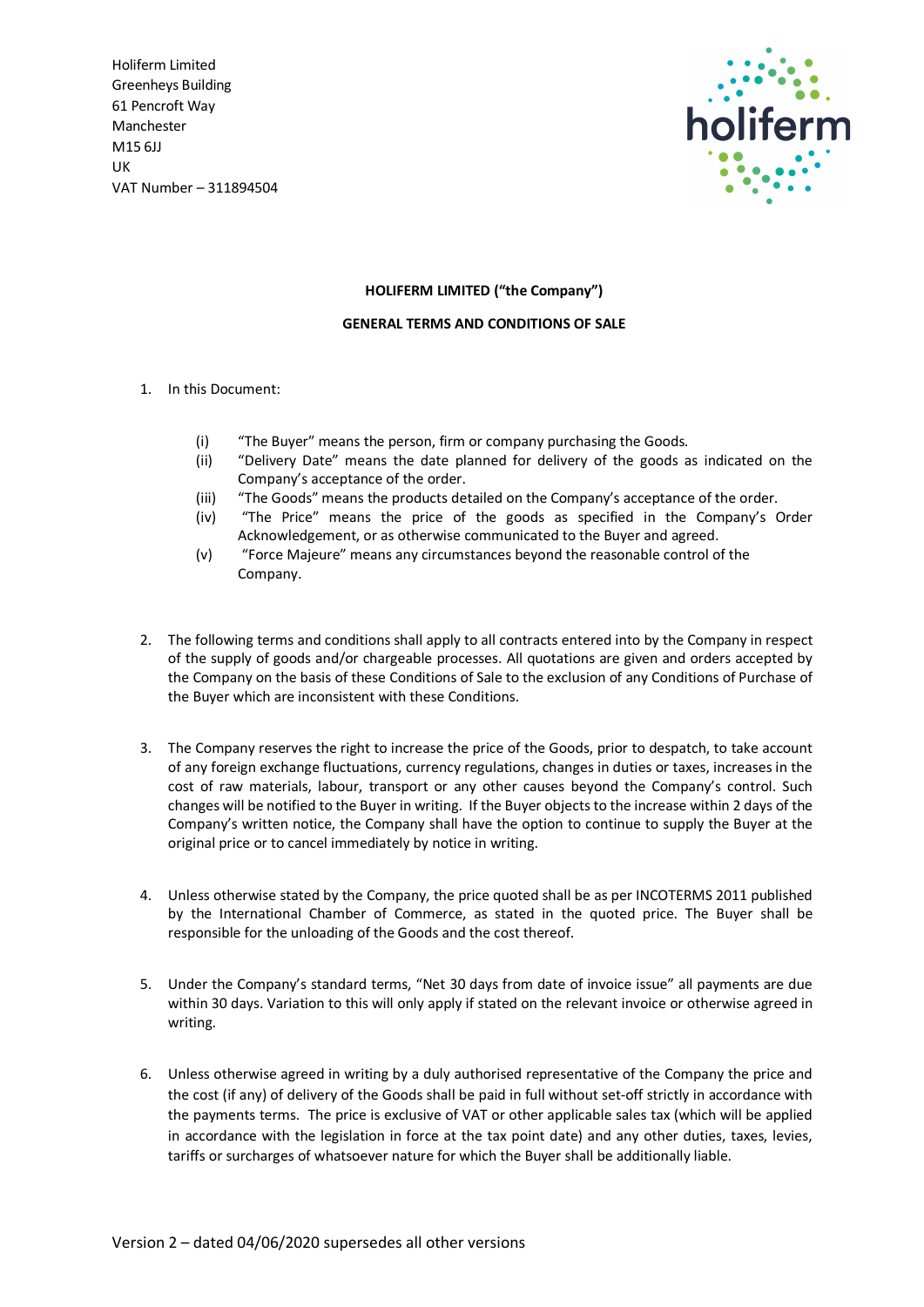

- 7. Non-compliance with the Company's terms of payment shall constitute default without reminder. In the case of default the Company may charge interest on a daily basis at the rate set under the Late Payment of Commercial Debts (Interest) Act 1998 and as subsequently amended. If the Buyer fails to fulfil the terms of payment in respect of any invoice the Company may in its sole discretion demand payment of all outstanding balances from the Buyer whether due or not and/or cancel all outstanding orders and/or decline to make further deliveries or carry out further works except upon receipt of cash or satisfactory securities. Except where the laws relating to bankruptcy, receivership or liquidation provide otherwise, the Buyer shall not be entitled to withhold or set off payment for Goods delivered by virtue of any debt, claim or allegation.
- 8. The risk in the Goods shall pass to the Buyer immediately on delivery of the goods to the specified location (or haulier in the case of ex works contracts). However, notwithstanding delivery and the passing of risk in the goods, title and property in the goods including full legal and beneficial ownership shall not pass to the Buyer until the Company has received cash or cleared funds in full payment for all goods delivered under all contracts with the Buyer for which payment of the full price of the goods has not been received. Payment of the full price of the goods shall include the amount of any interest or other sum payable under the terms of all contracts between the Buyer and the Company under which the goods were delivered.
- 9. Until payment by the Buyer in full of the price and any other monies payable to the Company in respect of the Goods and all other goods sold or agreed to be sold by the Company to the Buyer for which payment is then due (including but without limitation any cost of delivery) the property in the Goods shall remain in the Company, the Buyer shall hold the same as bailee for the Company and shall keep them separate and easily identifiable as the property of the Company.
- 10. At any time prior to the payment in full of the price and other monies payable to the Company in respect of the goods the Company or its agents may enter the premises of the Buyer and take possession of any goods in which the property remains in the Company and remove and dispose of them as the Company thinks fit. The company shall apply the proceeds of disposal (after deduction of all expenses) in discharge of the amount unpaid by the Buyer.
- 11. The Delivery Date or any other date for delivery of the Goods agreed by the Company in writing is approximate only and time shall not be of the essence of such delivery and the Company shall have no liability in respect of late delivery. If the Company is prevented from delivering any Goods at the time provided for delivery by reason of Force Majeure then the period for delivery shall be extended by the time lost by reason of such cause.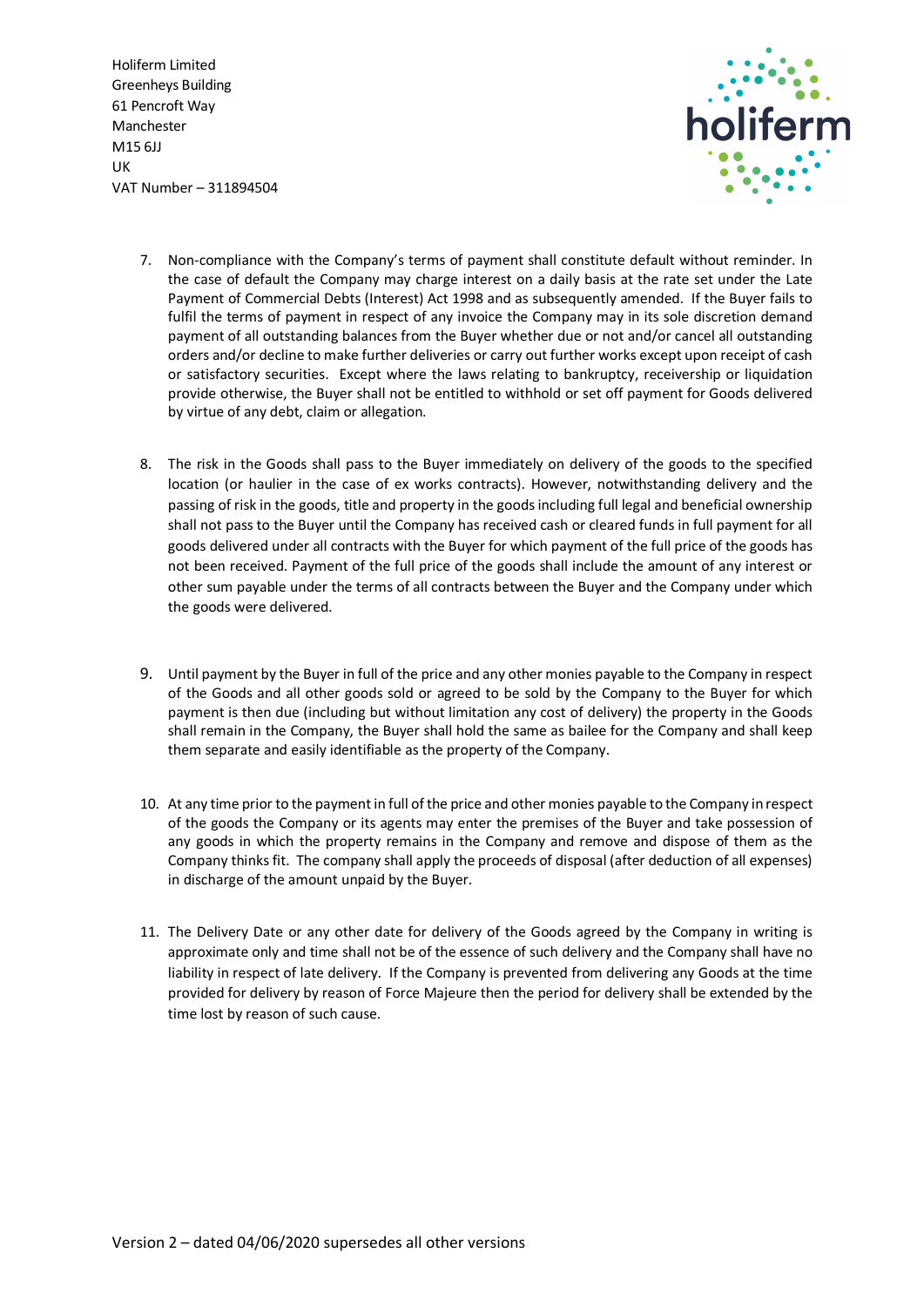

- 12. If Goods manufactured to the Buyer's order are ready for delivery and the Buyer fails to take delivery at the time agreed the Company shall be entitled:-
	- 12.1.1 to invoice such Goods forthwith and to take the invoice into account and
	- 12.1.2 to charge at rates giving an economic return for the handling and storage of such goods and for their insurance from the date of invoice to the date when the Buyer takes delivery or the Company at its discretion disposes of the same.
- 13. The Company reserves the right to deliver the goods by instalments and where it does so each delivery shall constitute a separate contract. Any failure by the Company to deliver any one or more of the instalments or any claim by the buyer in respect of any one or more instalments shall not entitle the Buyer to treat the order as a whole repudiated.
- 14. Any claim for short delivery or defective goods shall be notified to the Company verbally within 48 hours and confirmed in writing within 10 days from the date of delivery or, where the defect or failure in question was not apparent on reasonable inspection at the time of delivery, within 10 days after the date of discovery of the defect or failure, or the date upon which the defect or failure ought to have been discovered. If delivery is not refused, and the Buyer does not notify the Company of any defect in accordance with the provisions of this clause the Buyer shall not be entitled to reject the Goods, the Company shall have no liability to the Buyer and the Buyer shall be bound to pay the price in accordance with the payment terms.
- 15. The goods in respect of which any claim of damage or shortfall is made must be preserved intact (including packaging) for a period of 7 days from notification of the claim within which time representatives of the Company and the carrier shall have the right to attend at the Buyer's premises to inspect the Goods and investigate the claim. The Buyer shall if requested by the Company return any damaged Goods to the Company's premises within 7 days of it receiving a request to do so carriage pre-paid (subject to refund in the event that the claim is found to be justified) for inspection to take place there.
- 16. The Company warrants that at the time of despatch the Goods meet its published specification or any other specification agreed in writing with the Buyer. The Company's liability is limited to the purchase price or quantity of the Goods which do not conform to this warranty. Save as aforesaid, all other conditions, guarantees or warranties whether expressed or implied by statute, common law or otherwise as to quality, fitness for purpose or description of the Goods or their life or use under any conditions, whether known or made known to the Company or not, are hereby excluded. In particular but without limitation to the foregoing the Company shall not be liable for the failure of the goods to be fit for any particular purpose for which the Goods are being purchased nor shall the Company be liable for any loss, injury or damage attributable to the Goods whether direct or consequential and whether arising in contract or tort, except liability for death or personal injury resulting from the Company's negligence.